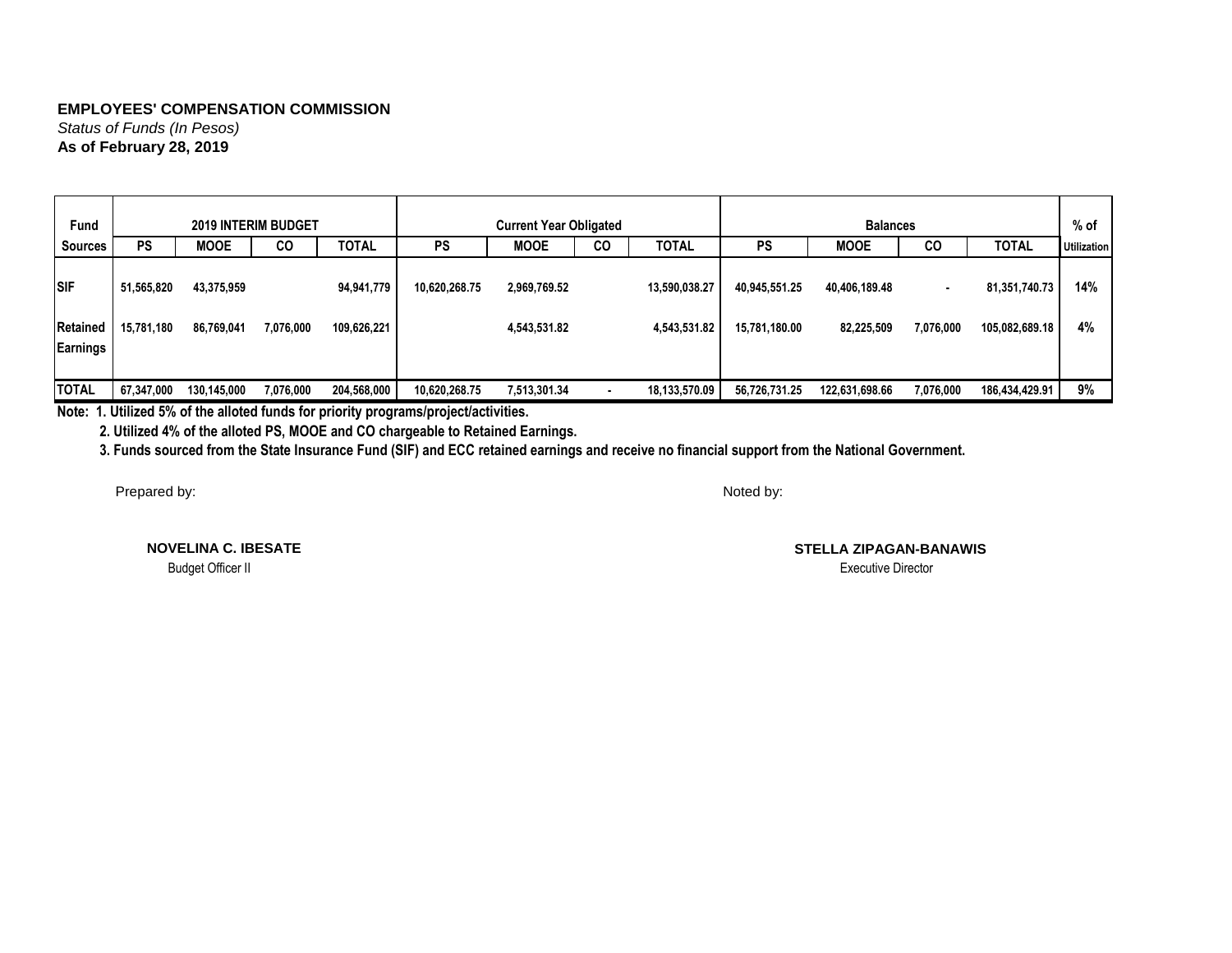*Status of Funds (In Pesos)* **As of March 31, 2019**

| Fund            |            |             | <b>2019 INTERIM BUDGET</b> |              |               | <b>Current Year Obligated</b> |           |               |               | <b>Balances</b> |           |                | $%$ of             |
|-----------------|------------|-------------|----------------------------|--------------|---------------|-------------------------------|-----------|---------------|---------------|-----------------|-----------|----------------|--------------------|
| Sources         | <b>PS</b>  | <b>MOOE</b> | CO                         | <b>TOTAL</b> | <b>PS</b>     | <b>MOOE</b>                   | <b>CO</b> | <b>TOTAL</b>  | <b>PS</b>     | <b>MOOE</b>     | CO        | <b>TOTAL</b>   | <b>Utilization</b> |
| Isif            | 51,565,820 | 43,375,959  |                            | 94,941,779   | 15,354,307.96 | 6,999,552.09                  |           | 22,353,860.05 | 36,211,512.04 | 36,376,406.91   |           | 72,587,918.95  | 24%                |
| <b>Retained</b> | 15,781,180 | 86,769,041  | 7,076,000                  | 109,626,221  |               | 7,247,274.55                  |           | 7.247.274.55  | 15,781,180.00 | 79,521,766      | 7,076,000 | 102,378,946.45 | 7%                 |
| Earnings        |            |             |                            |              |               |                               |           |               |               |                 |           |                |                    |
|                 |            |             |                            |              |               |                               |           |               |               |                 |           |                |                    |
| <b>TOTAL</b>    | 67,347,000 | 130,145,000 | 7,076,000                  | 204,568,000  | 15,354,307.96 | 14,246,826.64                 |           | 29,601,134.60 | 51,992,692.04 | 115,898,173.36  | 7,076,000 | 174,966,865.40 | 14%                |

**Note: 1. Utilized 7% of the alloted funds for priority programs/project/activities.**

 **2. Utilized 7% of the alloted PS, MOOE and CO chargeable to Retained Earnings.**

 **3. Funds sourced from the State Insurance Fund (SIF) and ECC retained earnings and receive no financial support from the National Government.**

Prepared by:

Noted by:

**NOVELINA C. IBESATE (SGD)**

**STELLA ZIPAGAN-BANAWIS (SGD)** Budget Officer II Executive Director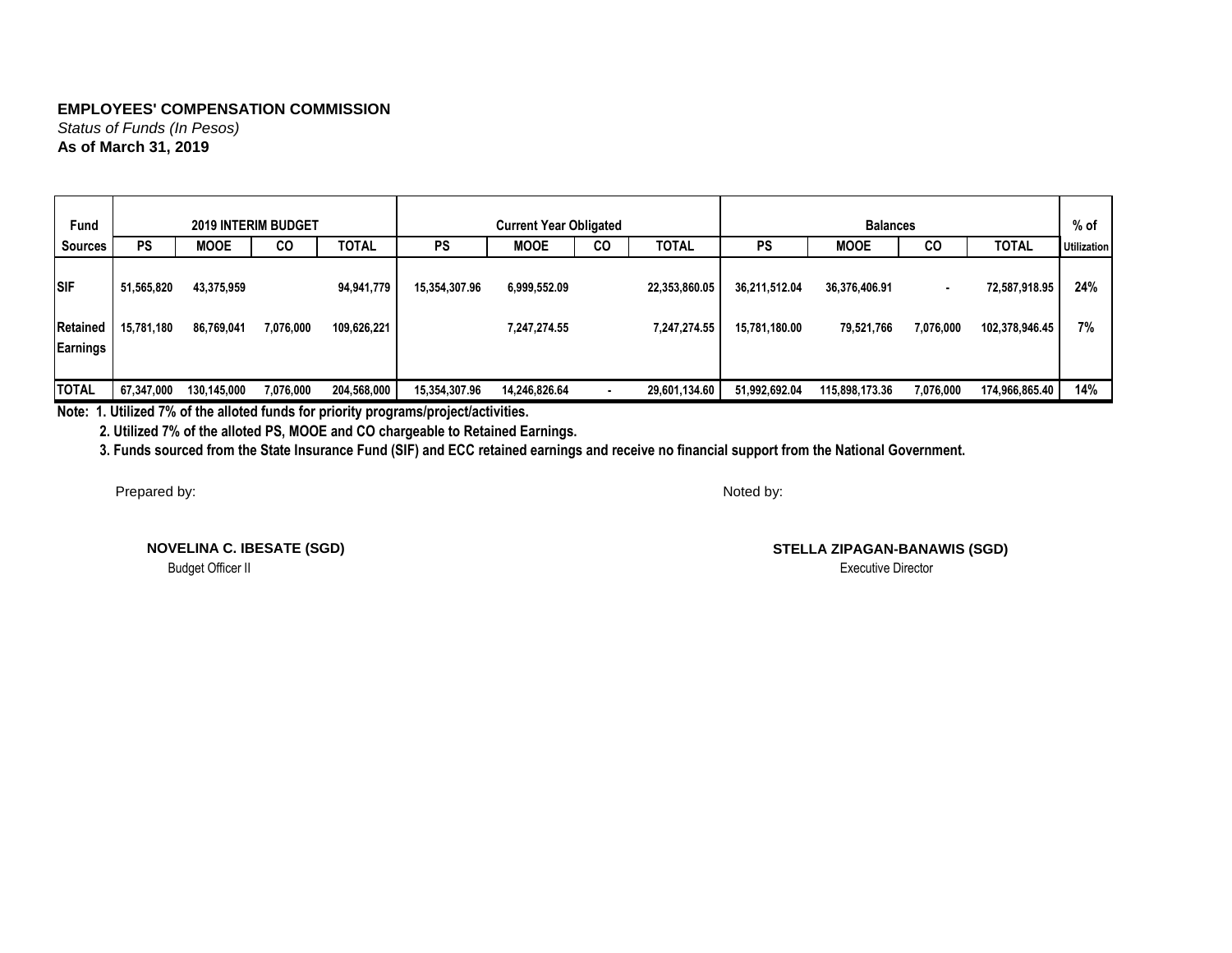*Status of Funds (In Pesos)* **As of April 30, 2019**

| Fund            |            |             | <b>2019 INTERIM BUDGET</b> |              |               | <b>Current Year Obligated</b>     |  |               |               | <b>Balances</b> |           |                | % of               |
|-----------------|------------|-------------|----------------------------|--------------|---------------|-----------------------------------|--|---------------|---------------|-----------------|-----------|----------------|--------------------|
| Sources         | <b>PS</b>  | <b>MOOE</b> | CO                         | <b>TOTAL</b> | <b>PS</b>     | <b>MOOE</b><br><b>TOTAL</b><br>CO |  |               | <b>PS</b>     | <b>MOOE</b>     | CO        | <b>TOTAL</b>   | <b>Utilization</b> |
| <b>SIF</b>      | 51,565,820 | 43,375,959  |                            | 94,941,779   | 19,553,984.21 | 8,885,824.91                      |  | 28,439,809.12 | 32,011,835.79 | 34,490,134.09   |           | 66,501,969.88  | 30%                |
| Retained        | 15,781,180 | 86,769,041  | 7,076,000                  | 109,626,221  |               | 10,059,437.39                     |  | 10,059,437.39 | 15,781,180.00 | 76,709,604      | 7,076,000 | 99,566,783.61  | 9%                 |
| <b>Earnings</b> |            |             |                            |              |               |                                   |  |               |               |                 |           |                |                    |
|                 |            |             |                            |              |               |                                   |  |               |               |                 |           |                |                    |
| <b>TOTAL</b>    | 67,347,000 | 130,145,000 | 7,076,000                  | 204,568,000  | 19,553,984.21 | 18,945,262.30                     |  | 38,499,246.51 | 47,793,015.79 | 111,199,737.70  | 7,076,000 | 166,068,753.49 | 19%                |

**Note: 1. Utilized 7% of the alloted funds for priority programs/project/activities.**

 **2. Utilized 7% of the alloted PS, MOOE and CO chargeable to Retained Earnings.**

 **3. Funds sourced from the State Insurance Fund (SIF) and ECC retained earnings and receive no financial support from the National Government.**

Prepared by:

Noted by:

**NOVELINA C. IBESATE (SGD)**

**STELLA ZIPAGAN-BANAWIS (SGD)** Budget Officer II Executive Director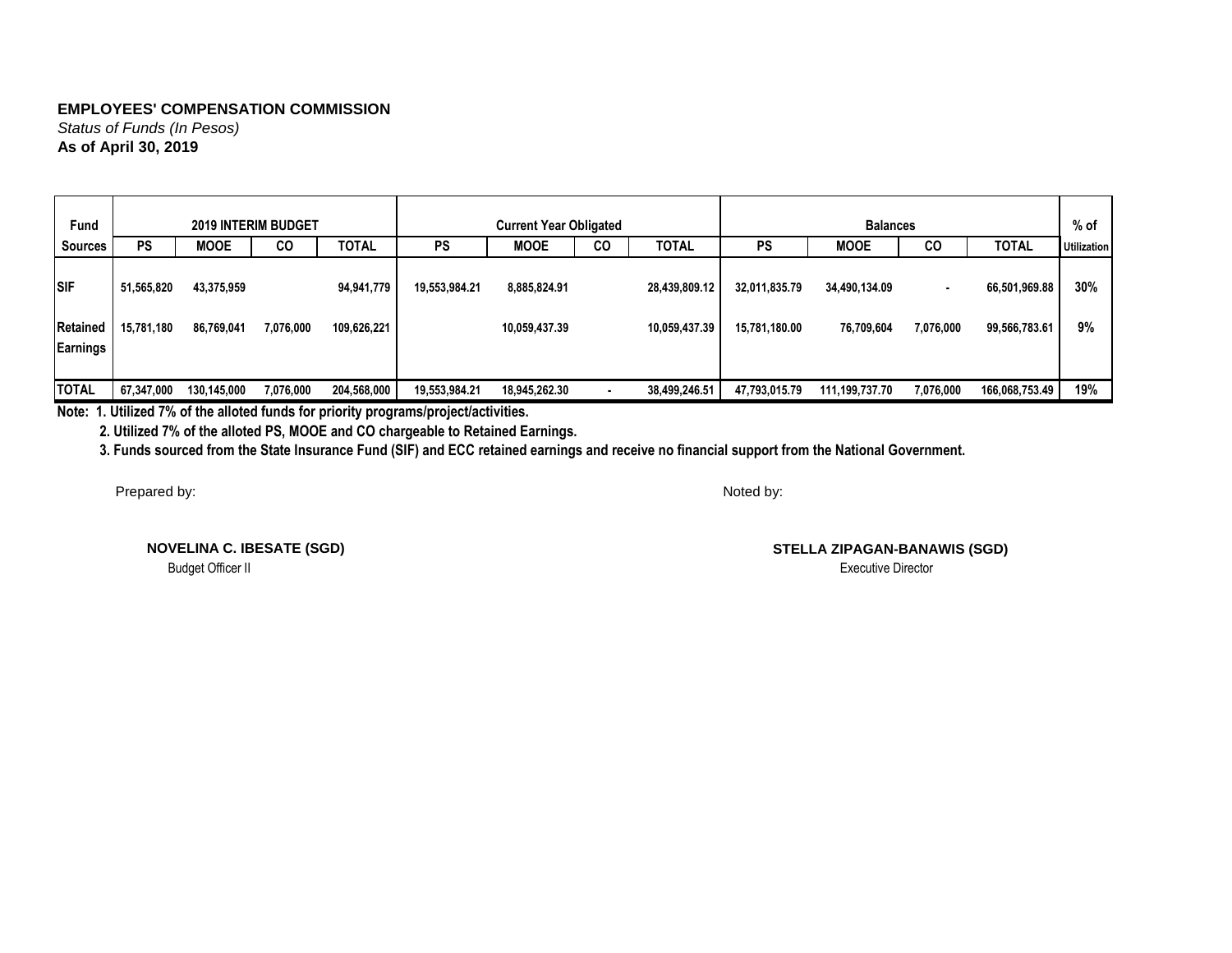*Status of Funds (In Pesos)* **As of May 31, 2019**

| Fund                          |                          |                          | <b>2019 INTERIM BUDGET</b> |                           |               | <b>Current Year Obligated</b>  |           |                                |                                | <b>Balances</b>             |           |                                | $%$ of             |
|-------------------------------|--------------------------|--------------------------|----------------------------|---------------------------|---------------|--------------------------------|-----------|--------------------------------|--------------------------------|-----------------------------|-----------|--------------------------------|--------------------|
| Sources                       | <b>PS</b>                | <b>MOOE</b>              | CO                         | <b>TOTAL</b>              | <b>PS</b>     | <b>MOOE</b>                    | <b>CO</b> | <b>TOTAL</b>                   | <b>PS</b>                      | <b>MOOE</b>                 | CO        | <b>TOTAL</b>                   | <b>Utilization</b> |
| <b>SIF</b><br><b>Retained</b> | 51,565,820<br>15,781,180 | 43,375,959<br>86,769,041 | 7,076,000                  | 94,941,779<br>109,626,221 | 27,461,036.15 | 12,276,236.68<br>14,332,772.83 |           | 39,737,272.83<br>14,332,772.83 | 24,104,783.85<br>15,781,180.00 | 31,099,722.32<br>72,436,268 | 7,076,000 | 55,204,506.17<br>95,293,448.17 | 42%<br>13%         |
|                               |                          |                          |                            |                           |               |                                |           |                                |                                |                             |           |                                |                    |
| Earnings                      |                          |                          |                            |                           |               |                                |           |                                |                                |                             |           |                                |                    |
|                               |                          |                          |                            |                           |               |                                |           |                                |                                |                             |           |                                |                    |
| <b>TOTAL</b>                  | 67,347,000               | 130,145,000              | 7,076,000                  | 204,568,000               | 27,461,036.15 | 26,609,009.51                  |           | 54,070,045.66                  | 39,885,963.85                  | 103,535,990.49              | 7,076,000 | 150,497,954.34                 | 26%                |

**Note: 1. Utilized 17% of the alloted funds for priority programs/project/activities.**

 **2. Utilized 13% of the alloted PS, MOOE and CO chargeable to Retained Earnings.**

 **3. Funds sourced from the State Insurance Fund (SIF) and ECC retained earnings and receive no financial support from the National Government.**

Prepared by:

Noted by:

**NOVELINA C. IBESATE (SGD)**

**STELLA ZIPAGAN-BANAWIS (SGD)** Budget Officer II Executive Director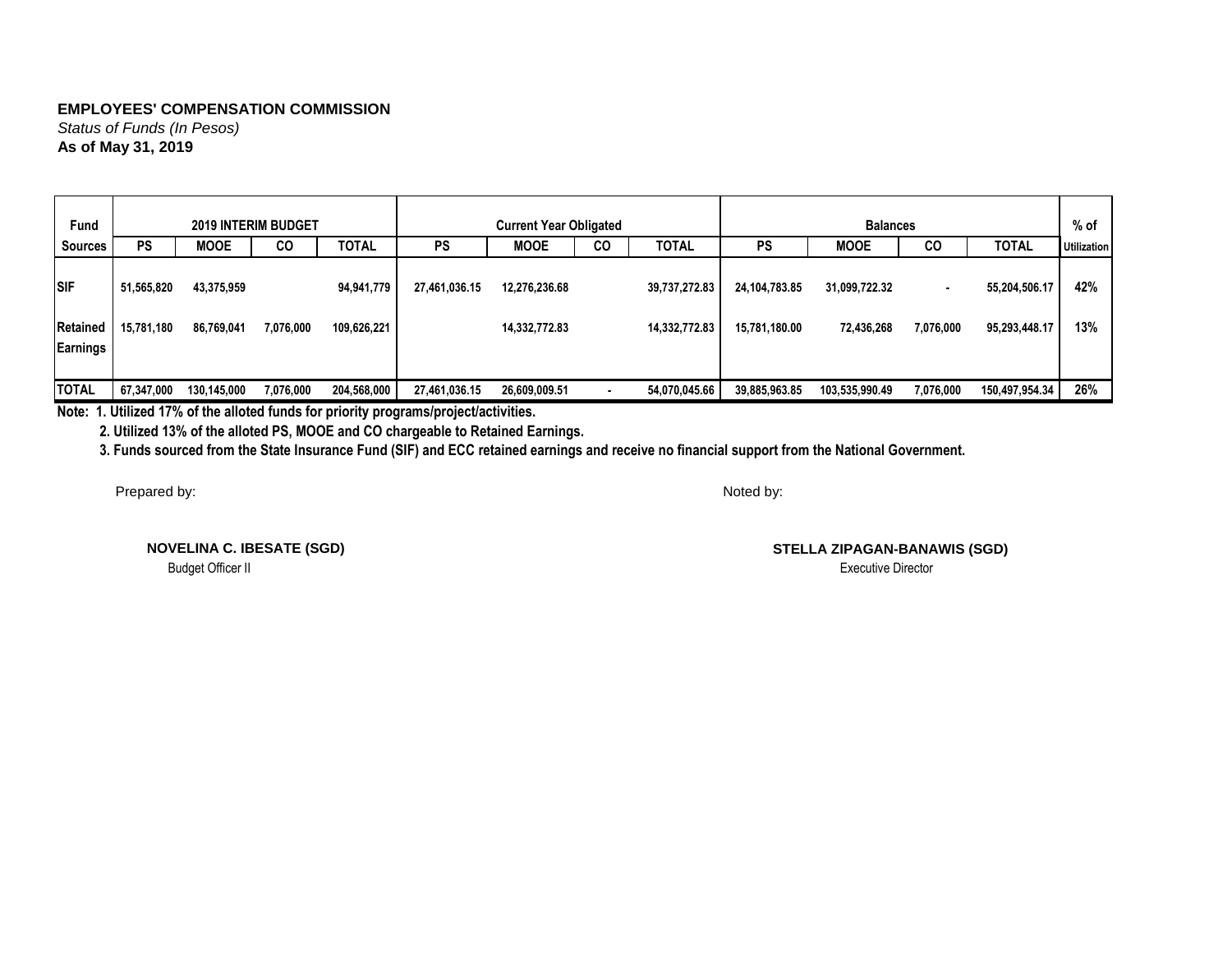*Status of Funds (In Pesos)* **As of June 30, 2019**

| <b>Fund</b>                   |                          |                          | <b>2019 INTERIM BUDGET</b> |                           |               | <b>Current Year Obligated</b>            |  |                                |                                | <b>Balances</b>             |           |                                | $%$ of             |
|-------------------------------|--------------------------|--------------------------|----------------------------|---------------------------|---------------|------------------------------------------|--|--------------------------------|--------------------------------|-----------------------------|-----------|--------------------------------|--------------------|
| Sources                       | <b>PS</b>                | <b>MOOE</b>              | CO                         | <b>TOTAL</b>              | <b>PS</b>     | <b>MOOE</b><br><b>TOTAL</b><br><b>CO</b> |  |                                | PS                             | <b>MOOE</b>                 | CO        | <b>TOTAL</b>                   | <b>Utilization</b> |
| <b>SIF</b><br><b>Retained</b> | 51,565,820<br>15,781,180 | 43,375,959<br>86,769,041 | 7,076,000                  | 94,941,779<br>109,626,221 | 31,859,118.88 | 15,332,525.73<br>19,701,094.36           |  | 47,191,644.61<br>19,701,094.36 | 19,706,701.12<br>15,781,180.00 | 28,043,433.27<br>67,067,947 | 7,076,000 | 47,750,134.39<br>89,925,126.64 | 50%<br>18%         |
| <b>Earnings</b>               |                          |                          |                            |                           |               |                                          |  |                                |                                |                             |           |                                |                    |
| <b>TOTAL</b>                  | 67,347,000               | 130,145,000              | 7,076,000                  | 204,568,000               | 31,859,118.88 | 35,033,620.09                            |  | 66,892,738.97                  | 35,487,881.12                  | 95,111,379.91               | 7,076,000 | 137,675,261.03                 | 33%                |

**Note: 1. Utilized 23% of the alloted funds for priority programs/project/activities.**

 **2. Utilized 18% of the alloted PS, MOOE and CO chargeable to Retained Earnings.**

 **3. Funds sourced from the State Insurance Fund (SIF) and ECC retained earnings and receive no financial support from the National Government.**

Prepared by:

**NOVELINA C. IBESATE (SGD)**

Budget Officer II Executive Director in the state of the state of the state of the state of the state of the state of the state of the state of the state of the state of the state of the state of the state of the state of

Date: June 28, 2019

Noted by:

**STELLA ZIPAGAN-BANAWIS (SGD)**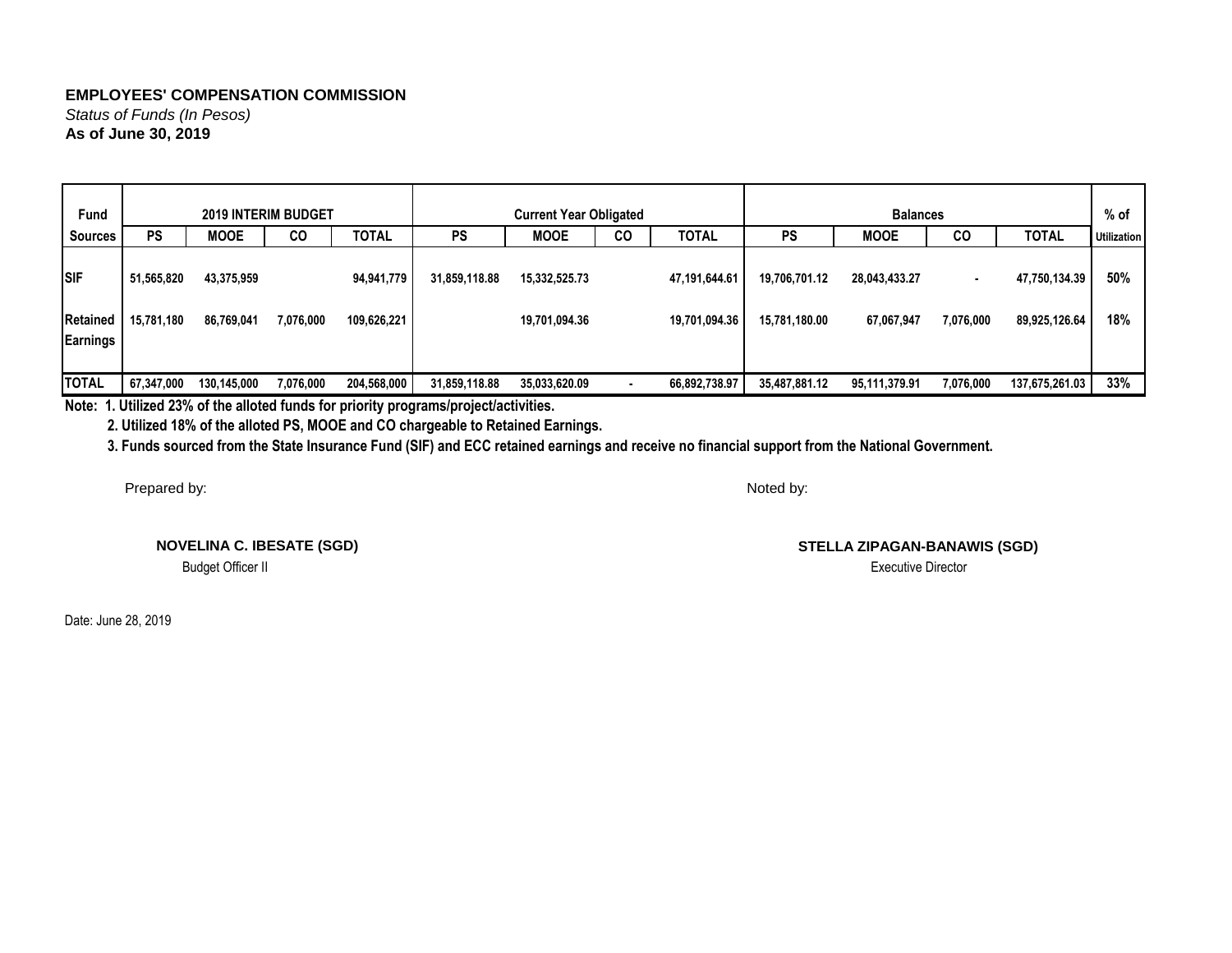*Status of Funds (In Pesos)* **As of July 31, 2019**

| <b>Fund</b>                   |                          | <b>2019 INTERIM BUDGET</b> |           |                           |               | <b>Current Year Obligated</b>  |           |                                |                                | <b>Balances</b>             |           |                                | $%$ of             |
|-------------------------------|--------------------------|----------------------------|-----------|---------------------------|---------------|--------------------------------|-----------|--------------------------------|--------------------------------|-----------------------------|-----------|--------------------------------|--------------------|
| <b>Sources</b>                | <b>PS</b>                | <b>MOOE</b>                | <b>CO</b> | <b>TOTAL</b>              | <b>PS</b>     | <b>MOOE</b>                    | <b>CO</b> | <b>TOTAL</b>                   | <b>PS</b>                      | <b>MOOE</b>                 | CO        | <b>TOTAL</b>                   | <b>Utilization</b> |
| <b>SIF</b><br><b>Retained</b> | 51,565,820<br>15,781,180 | 43,375,959<br>86,769,041   | 7,076,000 | 94,941,779<br>109,626,221 | 36,897,508.95 | 18,084,979.84<br>23,358,592.58 | 31,200    | 54,982,488.79<br>23,389,792.58 | 14,668,311.05<br>15,781,180.00 | 25,290,979.16<br>63,410,448 | 7,044,800 | 39,959,290.21<br>86,236,428.42 | 58%<br>21%         |
|                               |                          |                            |           |                           |               |                                |           |                                |                                |                             |           |                                |                    |
| <b>Earnings</b>               |                          |                            |           |                           |               |                                |           |                                |                                |                             |           |                                |                    |
| <b>TOTAL</b>                  | 67,347,000               | 130,145,000                | 7,076,000 | 204,568,000               | 36,897,508.95 | 41,443,572.42                  | 31,200    | 78,372,281.37                  | 30,449,491.05                  | 88,701,427.58               | 7,044,800 | 126,195,718.63                 | 38%                |

**Note: 1. Utilized 28% of the alloted funds for priority programs/project/activities.**

 **2. Utilized 22% of the alloted PS, MOOE and CO chargeable to Retained Earnings.**

 **3. Funds sourced from the State Insurance Fund (SIF) and ECC retained earnings and receive no financial support from the National Government.**

Prepared by:

**NOVELINA C. IBESATE (SGD)**

Budget Officer II

Date: July 31, 2019

Noted by:

**STELLA ZIPAGAN-BANAWIS (SGD)**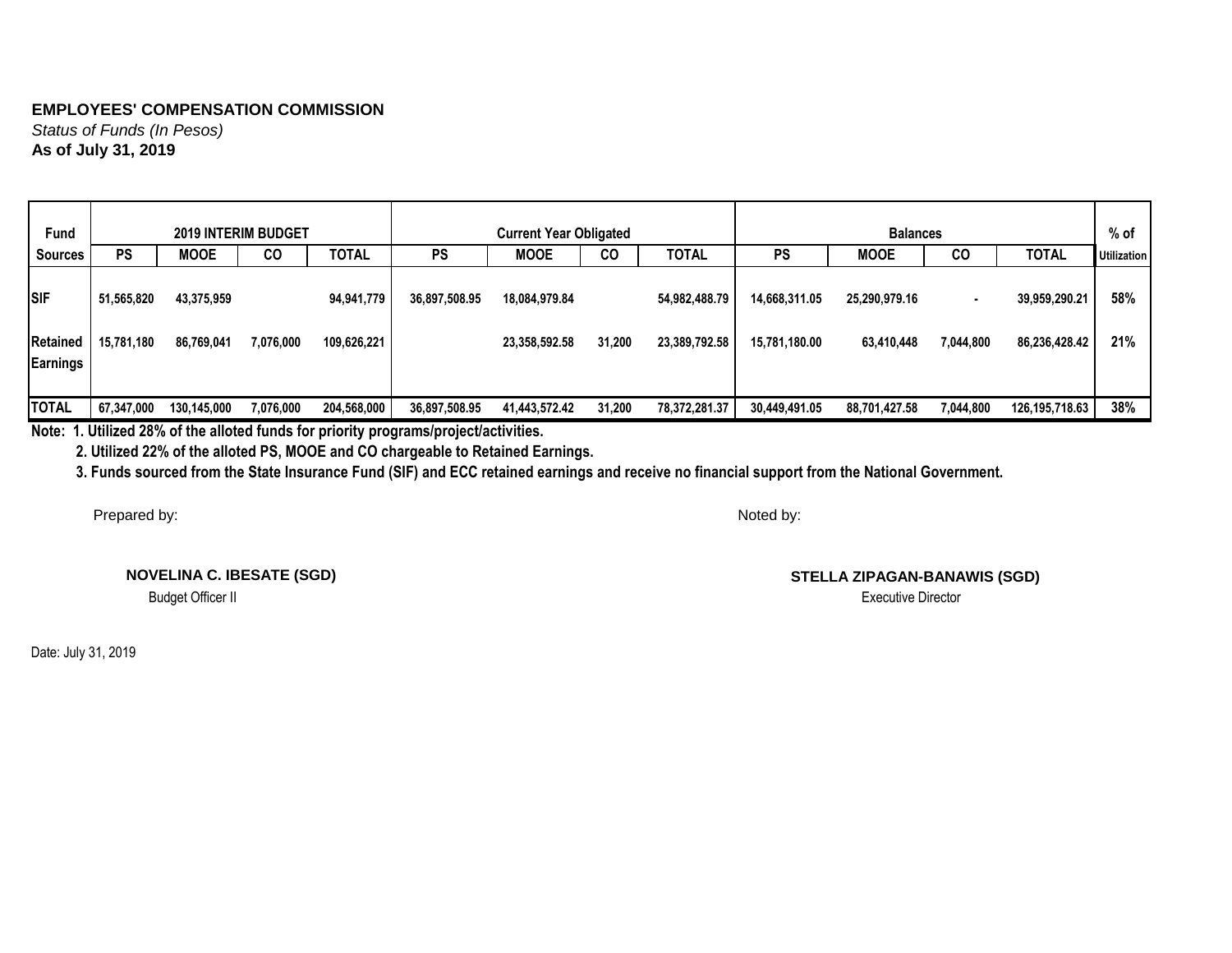## **EMPLOYEES' COMPENSATION COMMISSION** *Status of Funds (In Pesos)*

**As of August 31, 2019**

| <b>Fund</b>     |            | <b>2019 INTERIM BUDGET</b> |           |              |               | <b>Current Year Obligated</b> |           |               |               | <b>Balances</b> |                          |                | % of               |
|-----------------|------------|----------------------------|-----------|--------------|---------------|-------------------------------|-----------|---------------|---------------|-----------------|--------------------------|----------------|--------------------|
| Sources         | <b>PS</b>  | <b>MOOE</b>                | CO        | <b>TOTAL</b> | <b>PS</b>     | <b>MOOE</b>                   | <b>CO</b> | <b>TOTAL</b>  | PS            | <b>MOOE</b>     | <b>CO</b>                | <b>TOTAL</b>   | <b>Utilization</b> |
| <b>SIF</b>      | 74,031,000 | 46,736,420                 |           | 120,767,420  | 41,900,187.73 | 18,707,275.78                 |           | 60,607,463.51 | 32,130,812.27 | 28,029,144.22   | $\overline{\phantom{a}}$ | 60,159,956.49  | 50%                |
| <b>Retained</b> |            | 103,826,580                | 2,810,000 | 106,636,580  |               | 27,093,849.35                 | 51,150    | 27,144,999.35 |               | 76,732,731      | 2,758,850                | 79,491,580.65  | 25%                |
| <b>Earnings</b> |            |                            |           |              |               |                               |           |               |               |                 |                          |                |                    |
| <b>TOTAL</b>    | 74,031,000 | 150,563,000                | 2,810,000 | 227,404,000  | 41,900,187.73 | 45,801,125.13                 | 51,150    | 87,752,462.86 | 32,130,812.27 | 104,761,874.87  | 2,758,850                | 139,651,537.14 | 39%                |

**Note: 1. Utilized 27% of the alloted funds for priority programs/project/activities.**

 **2. Utilized 25% of the alloted PS, MOOE and CO chargeable to Retained Earnings.**

 **3. Funds sourced from the State Insurance Fund (SIF) and ECC retained earnings and receive no financial support from the National Government.**

Prepared by:

Noted by:

**NOVELINA C. IBESATE (SGD)**

**STELLA ZIPAGAN-BANAWIS (SGD)** Budget Officer II Executive Director

Date: August 30, 2019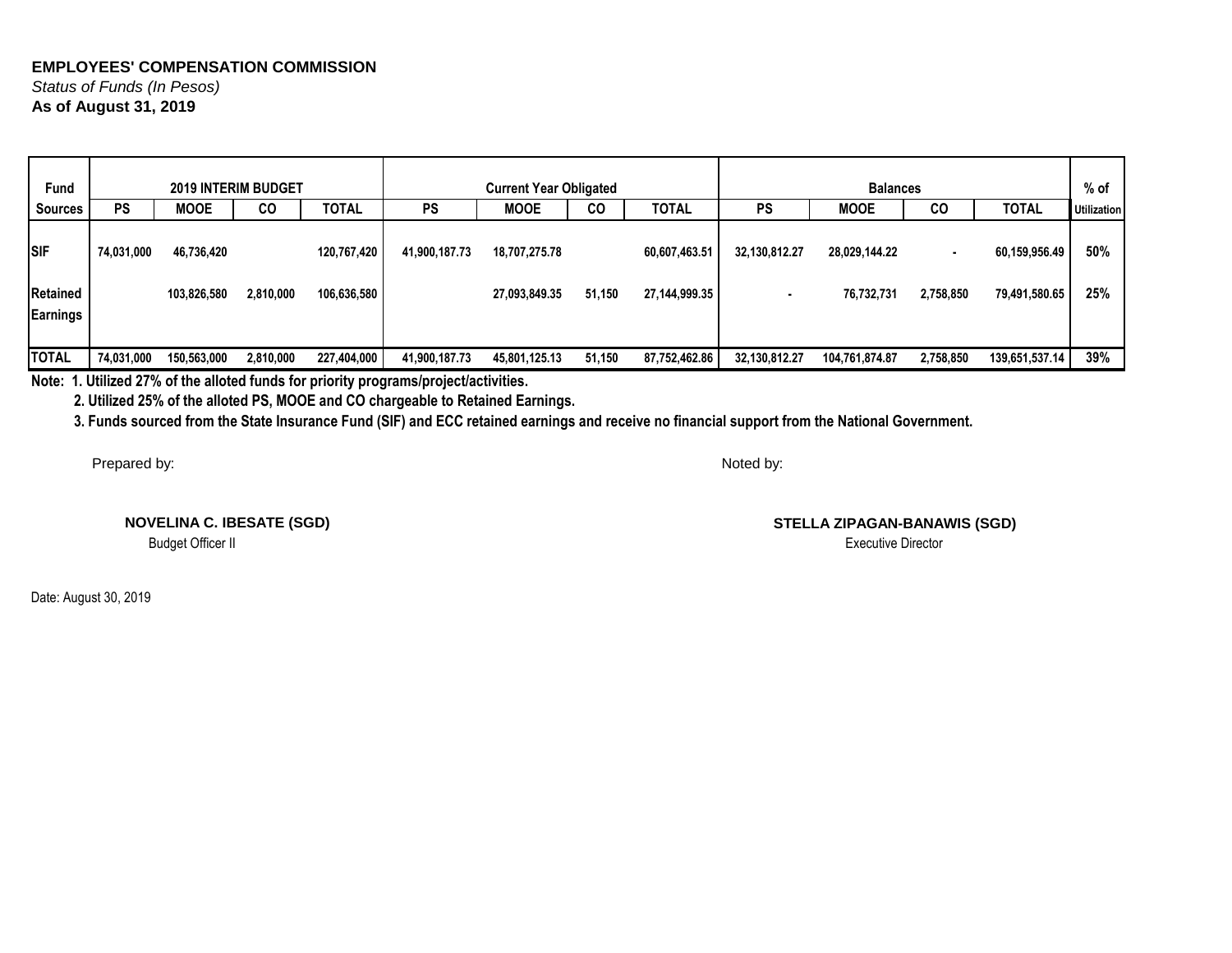*Status of Funds (In Pesos)* **As of September 30, 2019**

| <b>Fund</b>     |            | 2019 APPROVED BUDGET |           |              |               | <b>Current Year Obligated</b> |           |                |               | <b>Balances</b> |           |                | % of               |
|-----------------|------------|----------------------|-----------|--------------|---------------|-------------------------------|-----------|----------------|---------------|-----------------|-----------|----------------|--------------------|
| <b>Sources</b>  | <b>PS</b>  | <b>MOOE</b>          | CO        | <b>TOTAL</b> | <b>PS</b>     | <b>MOOE</b>                   | <b>CO</b> | <b>TOTAL</b>   | <b>PS</b>     | <b>MOOE</b>     | CO        | <b>TOTAL</b>   | <b>Utilization</b> |
| <b>SIF</b>      | 74,031,000 | 46,736,420           |           | 120,767,420  | 46,243,780.88 | 22,496,310.70                 |           | 68,740,091.58  | 27,787,219.12 | 24,240,109.30   |           | 52,027,328.42  | 57%                |
| <b>Retained</b> |            | 103,826,580          | 2,810,000 | 106,636,580  |               | 47,457,453.21                 | 653,950   | 48,111,403.21  |               | 56,369,127      | 2,156,050 | 58,525,176.79  | 45%                |
| Earnings        |            |                      |           |              |               |                               |           |                |               |                 |           |                |                    |
|                 |            |                      |           |              |               |                               |           |                |               |                 |           |                |                    |
| <b>TOTAL</b>    | 74,031,000 | 150,563,000          | 2,810,000 | 227,404,000  | 46,243,780.88 | 69,953,763.91                 | 653,950   | 116,851,494.79 | 27,787,219.12 | 80,609,236.09   | 2,156,050 | 110,552,505.21 | 51%                |

**Note: 1. Utilized 46% of the alloted funds for priority programs/project/activities.**

 **2. Utilized 51% of the alloted PS, MOOE and CO chargeable to Retained Earnings.**

 **3. Funds sourced from the State Insurance Fund (SIF) and ECC retained earnings and receive no financial support from the National Government.**

Prepared by:

Noted by:

**NOVELINA C. IBESATE**

Budget Officer II (SGD)

Date: September 27, 2019

**STELLA ZIPAGAN-BANAWIS**

Executive Director (SGD)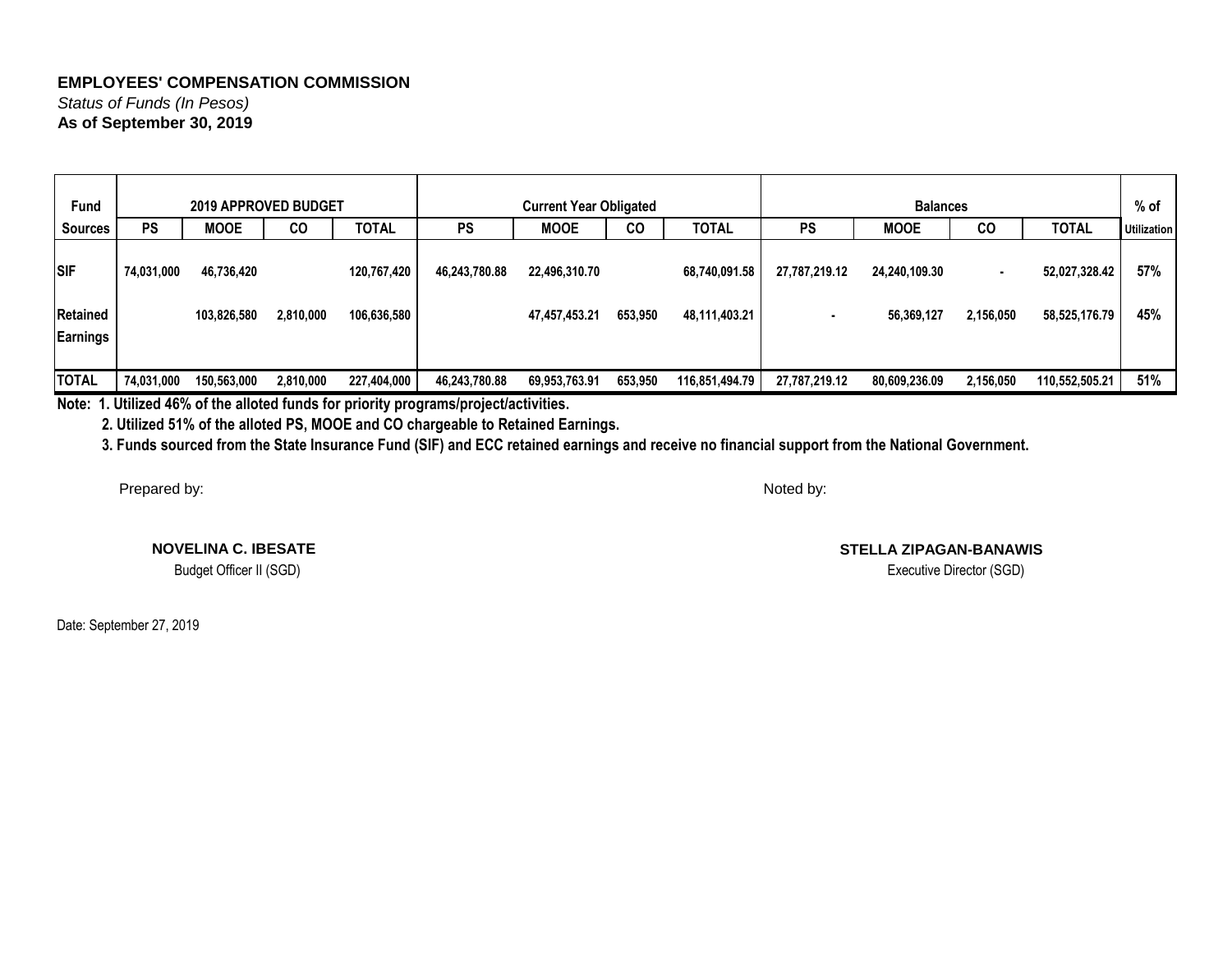*Status of Funds (In Pesos)* **As of October 31, 2019**

| <b>Fund</b>                   |            | <b>2019 APPROVED BUDGET</b> |           |                            |               | <b>Current Year Obligated</b>  |         |                                |               | <b>Balances</b>             |                             |                                | % of               |
|-------------------------------|------------|-----------------------------|-----------|----------------------------|---------------|--------------------------------|---------|--------------------------------|---------------|-----------------------------|-----------------------------|--------------------------------|--------------------|
| <b>Sources</b>                | <b>PS</b>  | <b>MOOE</b>                 | CO        | <b>TOTAL</b>               | <b>PS</b>     | <b>MOOE</b>                    | CO      | <b>TOTAL</b>                   | <b>PS</b>     | <b>MOOE</b>                 | CO                          | <b>TOTAL</b>                   | <b>Utilization</b> |
| <b>SIF</b><br><b>Retained</b> | 74,031,000 | 46,736,420<br>103,826,580   | 2,810,000 | 120,767,420<br>106,636,580 | 50,389,560.23 | 26,226,770.17<br>51,012,284.59 | 674,190 | 76,616,330.40<br>51,686,474.59 | 23,641,439.77 | 20,509,649.83<br>52,814,295 | $\blacksquare$<br>2,135,810 | 44,151,089.60<br>54,950,105.41 | 63%<br>48%         |
| Earnings                      |            |                             |           |                            |               |                                |         |                                |               |                             |                             |                                |                    |
| <b>TOTAL</b>                  | 74,031,000 | 150,563,000                 | 2,810,000 | 227,404,000                | 50,389,560.23 | 77,239,054.76                  | 674,190 | 128,302,804.99                 | 23,641,439.77 | 73,323,945.24               | 2,135,810                   | 99,101,195.01                  | 56%                |

**Note: 1. Utilized 50% of the alloted funds for priority programs/project/activities.**

 **2. Utilized 48% of the alloted PS, MOOE and CO chargeable to Retained Earnings.**

 **3. Funds sourced from the State Insurance Fund (SIF) and ECC retained earnings and receive no financial support from the National Government.**

Prepared by:

 **NOVELINA C. IBESATE (SGD)** Budget Officer II

Date: October 31, 2019

Noted by:

**STELLA ZIPAGAN-BANAWIS (SGD)**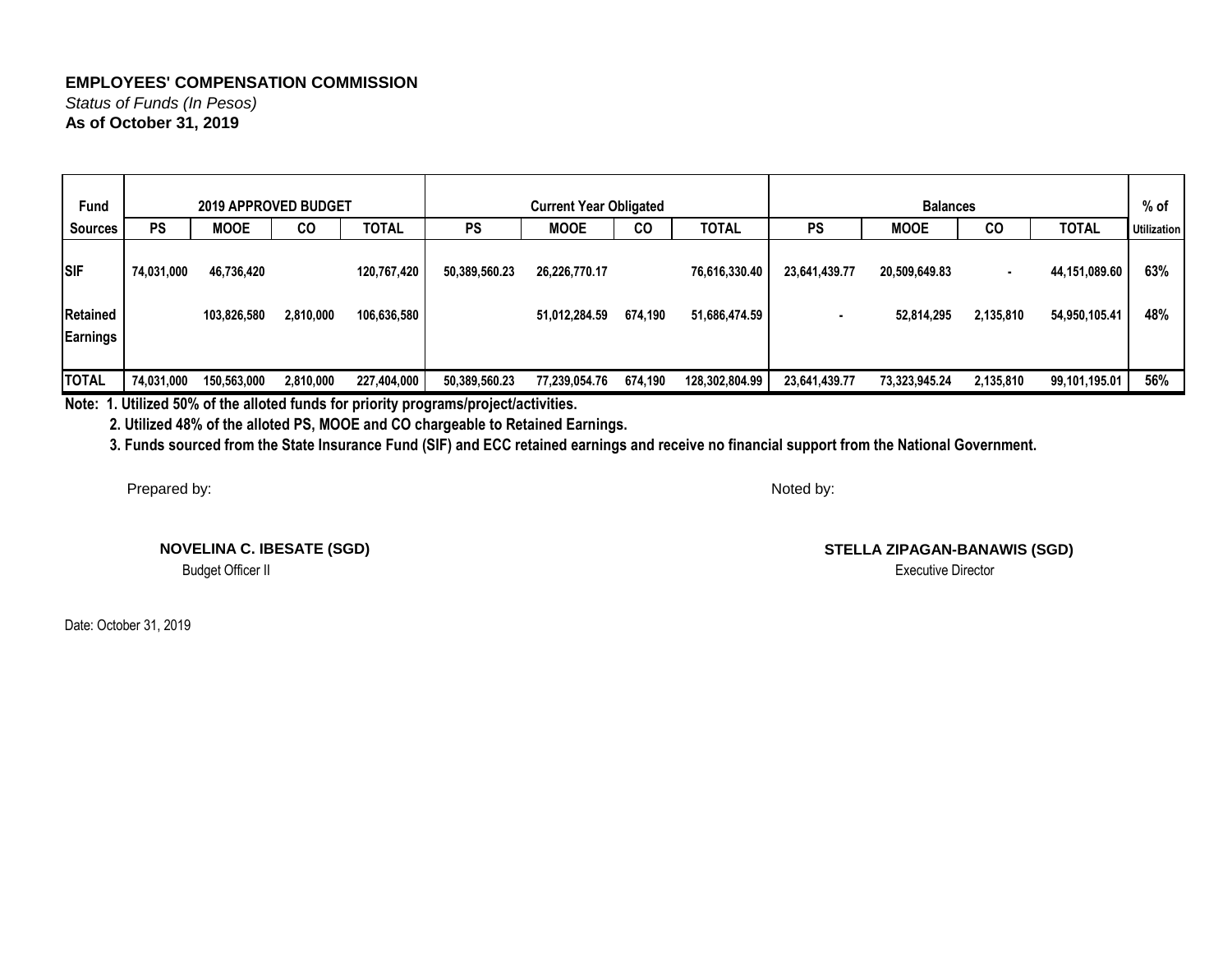*Status of Funds (In Pesos)* **As of November 30, 2019**

| <b>Fund</b>     |            | <b>2019 APPROVED BUDGET</b> |           |              |               | <b>Current Year Obligated</b> |         |                |               | <b>Balances</b> |           |               | $%$ of             |
|-----------------|------------|-----------------------------|-----------|--------------|---------------|-------------------------------|---------|----------------|---------------|-----------------|-----------|---------------|--------------------|
| <b>Sources</b>  | <b>PS</b>  | <b>MOOE</b>                 | CO        | <b>TOTAL</b> | <b>PS</b>     | <b>MOOE</b>                   | CO      | <b>TOTAL</b>   | PS            | <b>MOOE</b>     | CO        | <b>TOTAL</b>  | <b>Utilization</b> |
| <b>SIF</b>      | 74,031,000 | 46,736,420                  |           | 120,767,420  | 57,937,318.86 | 32,244,161.54                 |         | 90,181,480.40  | 16,093,681.14 | 14,492,258.46   |           | 30,585,939.60 | 75%                |
| <b>Retained</b> |            | 103,826,580                 | 2,810,000 | 106,636,580  |               | 73,194,399.76                 | 799,368 | 73,993,767.76  |               | 30,632,180.24   | 2,010,632 | 32,642,812.24 | 69%                |
| Earnings        |            |                             |           |              |               |                               |         |                |               |                 |           |               |                    |
| <b>TOTAL</b>    | 74,031,000 | 150,563,000                 | 2,810,000 | 227,404,000  | 57,937,318.86 | 105,438,561.30                | 799,368 | 164,175,248.16 | 16,093,681.14 | 45,124,438.70   | 2,010,632 | 63,228,751.84 | 72%                |

**Note: 1. Utilized 70% of the alloted funds for priority programs/project/activities.**

 **2. Utilized 69% of the alloted PS, MOOE and CO chargeable to Retained Earnings.**

 **3. Funds sourced from the State Insurance Fund (SIF) and ECC retained earnings and receive no financial support from the National Government.**

Prepared by:

Noted by:

**NOVELINA C. IBESATE (SGD)**

Budget Officer II

Date: November 30, 2019

**STELLA ZIPAGAN-BANAWIS (SGD)**